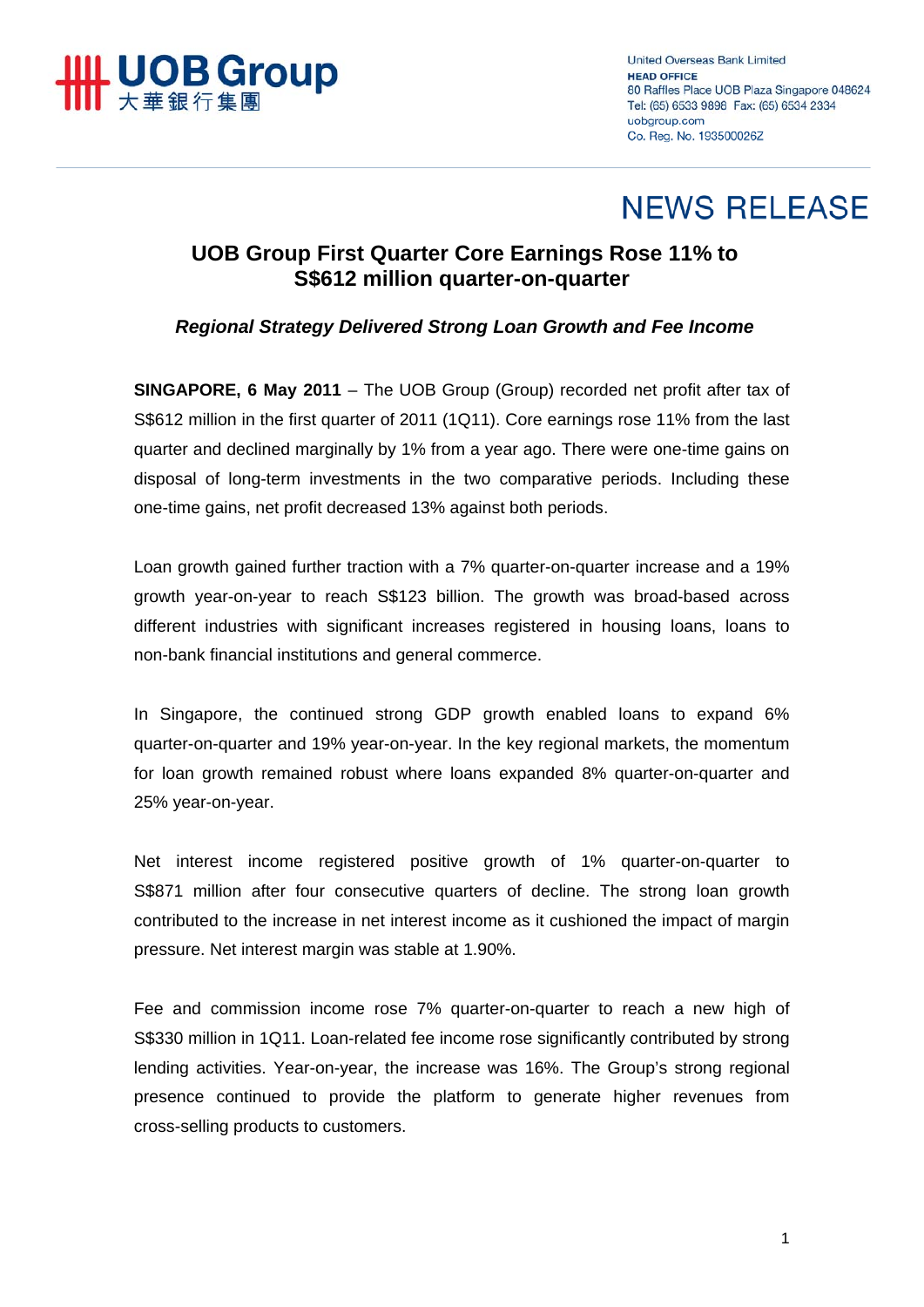Expenses amounted to S\$583 million, lower by 6% quarter-on-quarter due to the seasonal nature of certain expenses. Compared to the same quarter last year, expenses were higher by 8%. Apart from higher operating expenses arising from increased business volume, the Group continued to invest in talent in tandem with expansion in its business. Cost-to-income ratio stood at 41.0%.

Asset quality continued to improve. Impairment charges decreased to S\$103 million in 1Q11, of which S\$60 million was for collective impairment set aside for the increase in loan volume. Non-performing loans (NPL) ratio dropped to 1.6% from 1.8% in the last quarter as NPL fell 7% to S\$2 billion. Loan charge off declined to 31bp from 62bp in the last quarter. If collective impairment is excluded, loan charge off is lower at 11bp.

On the deposits front, deposits grew at a slower pace of 3% compared to loans as the excess deposits which were collected ahead of loans in the last quarter were utilised for loan growth. Loans-to-deposits ratio increased to 82.1% from 79.0% in the last quarter.

Subsequent to the balance sheet date, UOB issued S\$1 billion 3.45% fixed rate subordinated notes and A\$350 million senior unsecured unsubordinated floating rate notes. The issuance of these notes further strengthened the Group's funding position to support future asset growth.

Capital remained strong with Tier 1 and total capital adequacy ratios at 14.9% and 19.2% respectively as at 31 March 2011, well above the minimum 6% and 10% required by the Monetary Authority of Singapore respectively.

### **CEO's Statement**

Mr Wee Ee Cheong, the UOB Group's Deputy Chairman and Chief Executive Officer said: "We are pleased to sustain the strong momentum from last year, in terms of loan and fee growth.

Whilst the global economy continues to grapple with various shocks, our core markets remain buoyant, reflecting the strong regional economic fundamentals and rising affluence in Asia.

We remain committed to serving the rising intra-regional needs of our customers and leveraging our regional platform to tap the growing affluence in the region. We will